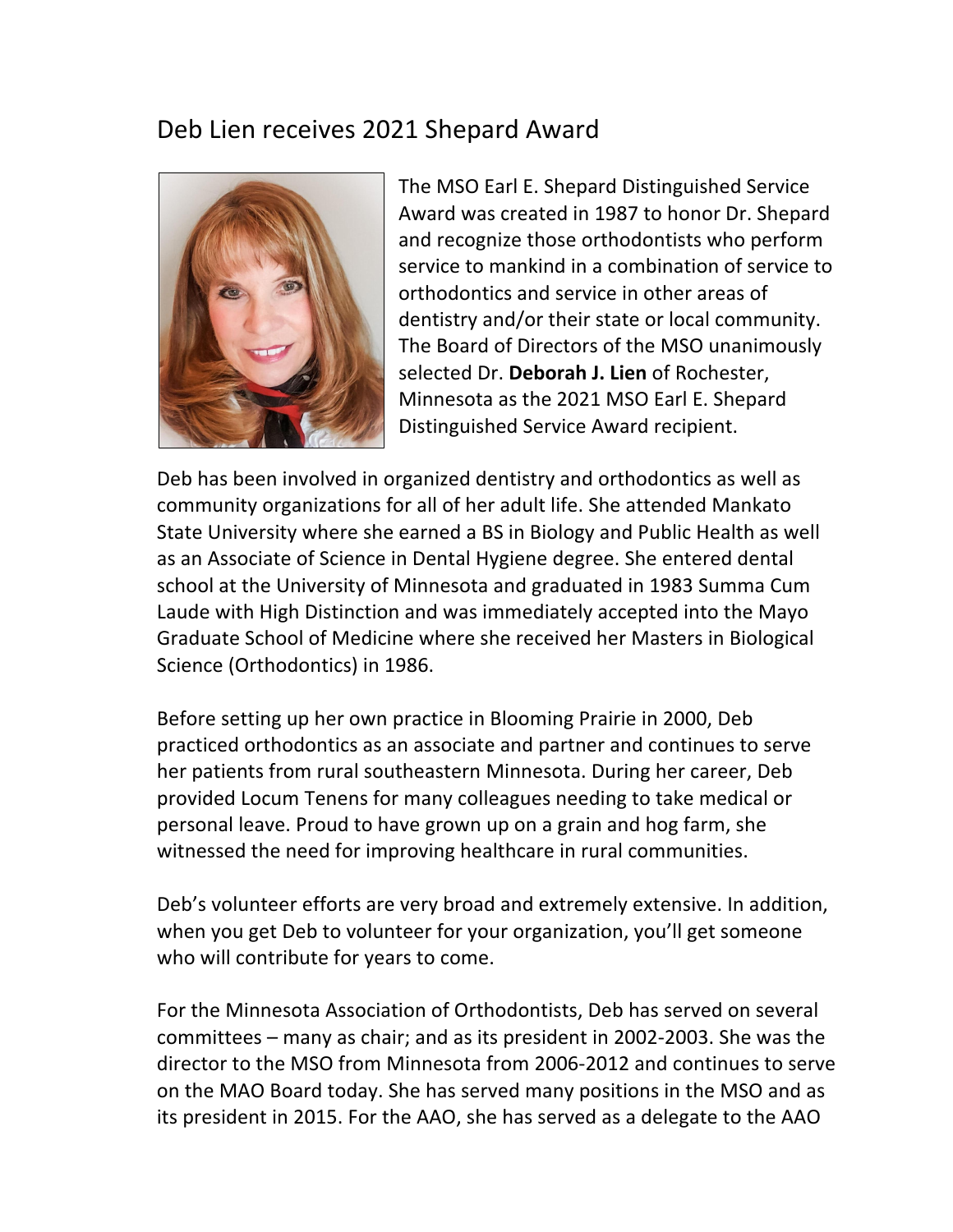House of Delegates numerous times as well as participated on several committees, task forces and as a member of the Council on Governmental Affairs. Deb currently serves on the AAO Political Action Committee and has been involved in fundraising for members of Congress  $-$  on both sides of the aisle! Advancing bills in Congress to assist patients, staff and fellow orthodontists has been a lifelong mission for Deb.

Not to limit herself to just orthodontics, Deb has been involved in the dental world in Minnesota. In her area of the state, she has served through all chairs culminating as President of the Zumbro Valley Dental Society as well as serving the Southeastern District Dental Society and the Minnesota Dental Association. She has served on several committees and leadership positions and continues to serve in dentistry at all levels.

Deb has been involved in her community in an eclectic array of organizations from figure skating, youth and high school hockey, Zumbro Lutheran Church, Good Earth Bible Camp, Aldrich Memorial Nursery School, Blooming Prairie Education Foundation, Blooming Prairie Boys and Girls Club, American Legion Auxiliary, Rochester Area Science Fair, Ronald McDonald House, Dorothy Day House Homeless Shelter, the Mayo Clinic and many more. In addition, she served as a Veterans of Foreign Wars Honor Flight Guardian on multiple trips to Washington D.C., allowing WW II, Korean War and Vietnam War veterans the ability to stand witness to the memorials and dedications made in their honor.

Dr. Lien also has been a generous provider and volunteer for Smiles Change Lives, Donated Orthodontic Services, the Salvation Army Good Samaritan Dental Clinic in Rochester, Minnesota Mission of Mercy, and Give Kids a Smile.

She received numerous awards while in dental school, including from the American Association of Periodontists and the American Association of Oral and Maxillofacial Surgeons. Delta Sigma Delta Theta Fraternity presented Deb with their Chapter Award for Recognition of Highest Academic Achievement in Dentistry. In addition to being inducted into Omicron Kappa Upsilon, Deb recently was inducted into the American College of Dentists. In 2013 she received the Roger J. Fredsall Distinguished Service Award from the Minnesota Association of Orthodontists.